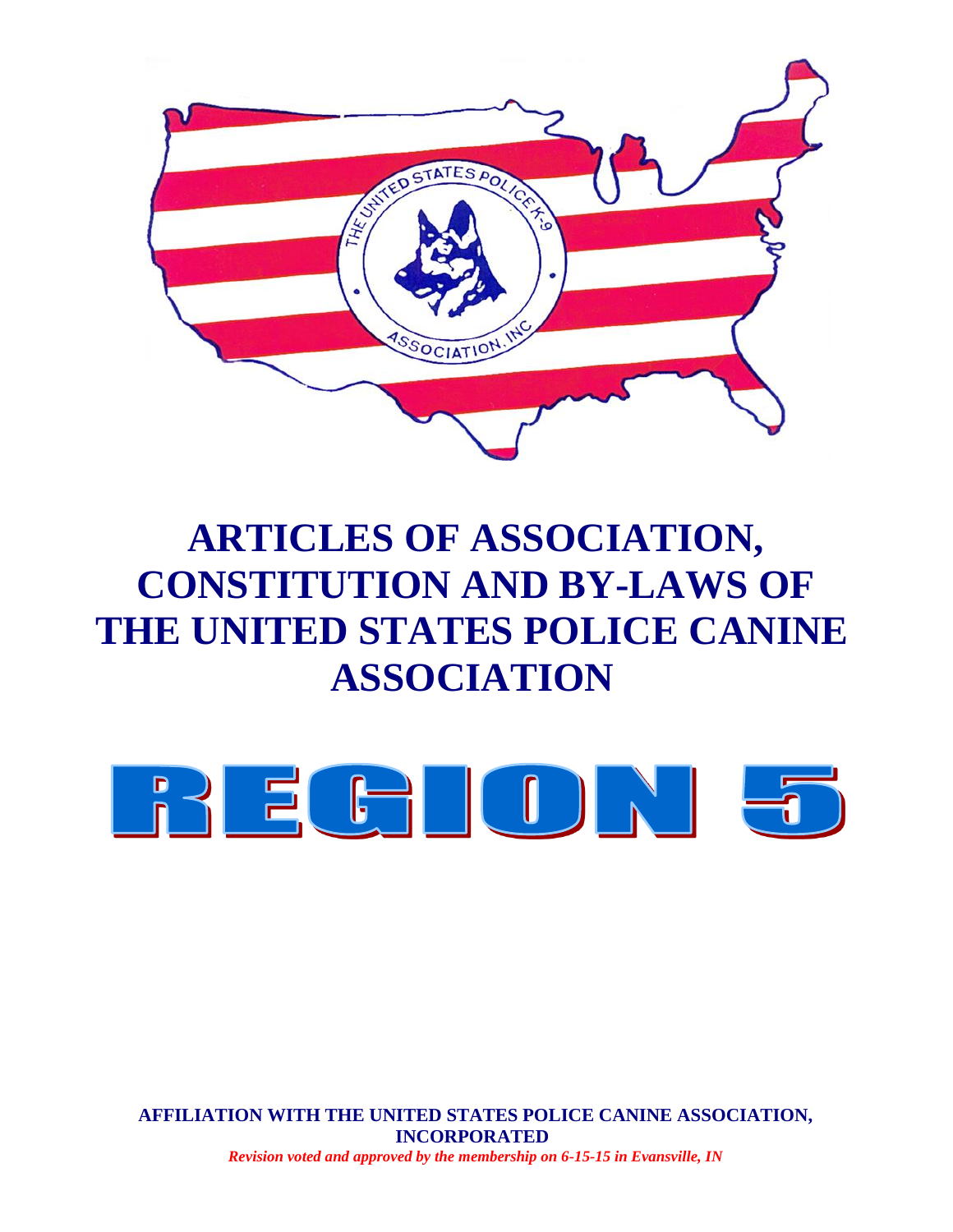# **TABLE OF CONTENTS**

# **ARTICLES OF ASSOCIATION CONSTITUTION AND BY-LAWS**

| THE UNITED STATES POLICE CANINE     |                      |      |                         |
|-------------------------------------|----------------------|------|-------------------------|
| <b>ASSOCIATION, INC. REGION 5</b>   | <b>ARTICLE I</b>     | Page | $\mathbf{3}$            |
| <b>PURPOSE AND OBJECTIVES</b>       | <b>ARTICLE II</b>    | Page | $\mathbf{3}$            |
| <b>OFFICERS</b>                     | <b>ARTICLE III</b>   | Page | $\overline{\mathbf{4}}$ |
| <b>EXECUTIVE COMMITTEE</b>          | <b>ARTICLE IV</b>    | Page | 5                       |
| <b>ELECTIONS</b>                    | <b>ARTICLE V</b>     | Page | 5                       |
| <b>INSTALLATION OF OFFICERS</b>     | <b>ARTICLE VI</b>    | Page | 6                       |
| <b>IMPEACHMENT</b>                  | <b>ARTICLE VII</b>   | Page | 6                       |
| <b>MEMBERSHIP</b>                   | <b>ARTICLE VIII</b>  | Page | 6                       |
| <b>SCHOLARSHIP FUND</b>             | <b>ARTICLE IX</b>    | Page | $\overline{7}$          |
| <b>MEETINGS</b>                     | <b>ARTICLE X</b>     | Page | 8                       |
| <b>BY-LAWS</b>                      | <b>ARTICLE XI</b>    | Page | 8                       |
| <b>DUES</b>                         | <b>ARTICLE XII</b>   | Page | 8                       |
| <b>APPROPRIATIONS</b>               | <b>ARTICLE XIII</b>  | Page | $\boldsymbol{9}$        |
| <b>SERGEANT AT ARMS</b>             | <b>ARTICLE XIV</b>   | Page | 9                       |
| <b>ORDER OF BUSINESS</b>            | <b>ARTICLE XV</b>    | Page | $\boldsymbol{9}$        |
| <b>RULES AND REGULATIONS</b>        | <b>ARTICLE XVI</b>   | Page | 9                       |
| <b>RULES OF ORDER</b>               | <b>ARTICLE XVII</b>  | Page | <b>10</b>               |
| HOSTING CERTIFICATION PROCESS/EVENT | <b>ARTICLE XVIII</b> | Page | <b>10</b>               |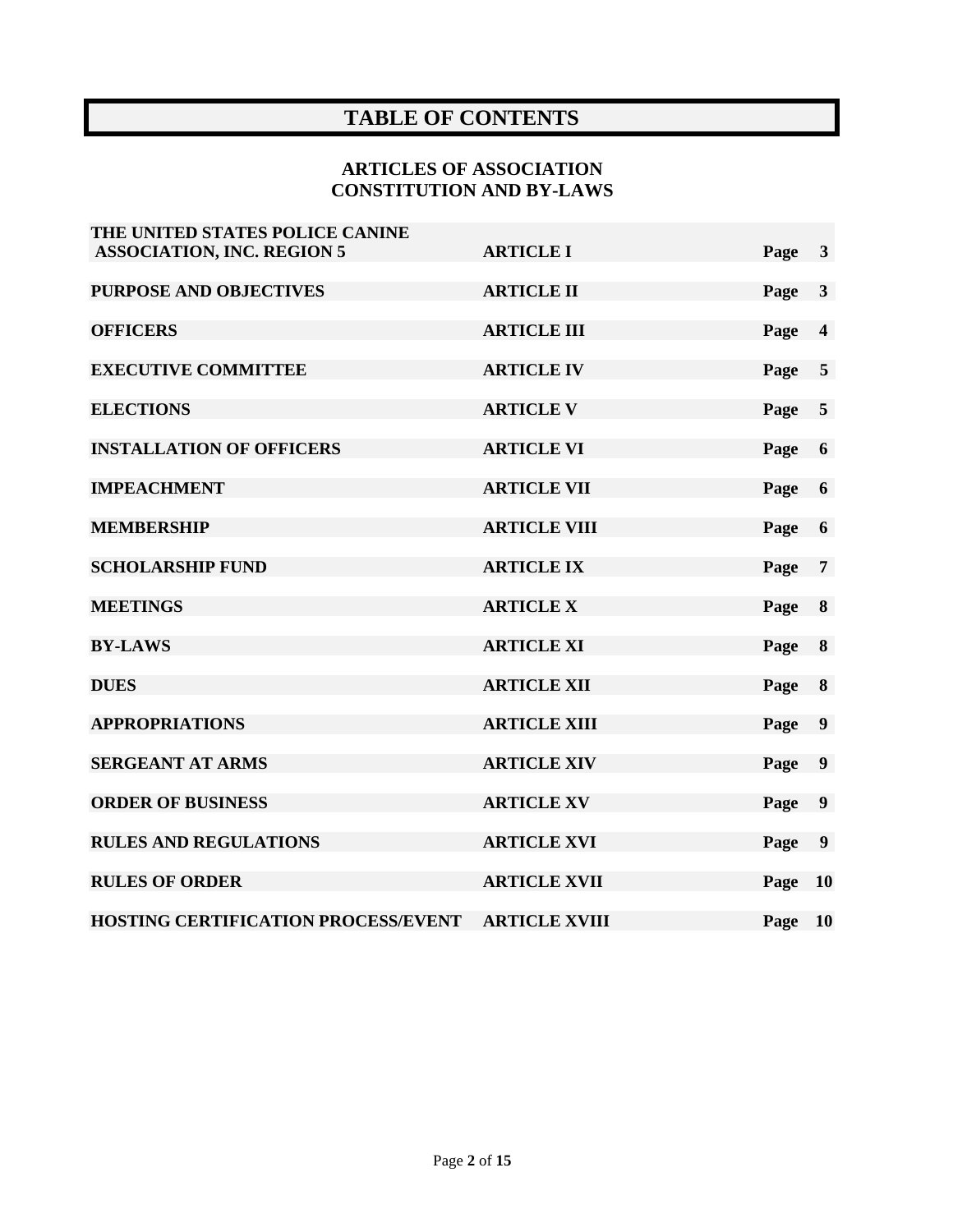## **THE UNITED STATES POLICE CANINE ASSOCIATION INC. ARTICLE I**

**This Association shall be known as The United States Police Canine Association, Inc, Region 5, Herein after known as the "ASSOCIATION" to be located at the address of the Secretary-Treasurer.**

## **ARTICLE II PURPOSE AND OBJECTIVES**

The primary purpose of this ASSOCIATION is to operate a non-profit organization exclusively for charitable purposes specifically:

To affiliate with the United States Police Canine Association, Incorporated, herein after known as the "NATIONAL";

To unite in common cause all law enforcement agencies utilizing the services of the canine as an aid in the prevention and detection of crime.

To promote friendship and brotherhood among all those interested in the training and utilization of the canine in police work.

To endeavor to establish a minimum-working standard, and approve the abilities of the canine in police work, thereby rendering better service to the community.

To assist the National Office in establishing and maintaining a legal assistance fund for acts resulting in civil suits from the use of police trained canines.

To coordinate the exchange of ideas of any advanced training techniques utilizing police dogs.

To improve the image of the working police dog to the populace in general through improved public service in the prevention and detection of crime.

To aid and assist those law enforcement agencies making application concerning the establishment of canine sections within their respective departments

The purpose or purposes for which the ASSOCIATION is organized are to receive and maintain a fund or funds of real or personal property, or both, and, subject to the restrictions and limitations set forth in this article, to use and apply the whole or any part of the income from these funds and the principal of these funds exclusively for charitable, religious, scientific, literary, or educational purposes either directly or by contributions to organizations that qualify as exempt organizations under section 501(C) (6) of the Internal Revenue Code and its regulations as they now exist or as they may be amended;

No part of the net earnings of the ASSOCIATION shall insure to the benefit of any Trustee of the ASSOCIATION, officer of the ASSOCIATION, or any private individual (except that reasonable compensation may be paid for services rendered to or for the ASSOCIATION affecting one or more of its purposes), and no Trustee or officer of the ASSOCIATION, or any private individual, shall be entitled to share in the distribution of any of the ASSOCIATION'S assets on dissolution of the ASSOCIATION. No substantial part of the activities of the ASSOCIATION shall be the carrying on of propaganda, or otherwise attempting to influence legislation, and the ASSOCIATION shall not participate in, or intervene in (including the publication or distribution of statement(s) any political campaign on the behalf of any candidate for public office;

Notwithstanding any other provision of these Articles of ASSOCIATION, the ASSOCIATION shall not conduct or carry on any activities not permitted to be conducted or carried on by an organization exempt from taxation under section  $501(C)$  (3) of the Internal Revenue Code and it's regulation as they now exist or as they may be amended, or by an organization to which contributions are deductible under section 170 (C) (2) of the Internal Revenue Code and its regulations as they now exist or as they may be amended;

On dissolution of the ASSOCIATION or the winding up of its affairs, the assets of the ASSOCATION shall be distributed exclusively to charitable, religious, scientific, public safety, testing, literary, or educational organizations that would then qualify under the provisions of section  $501(C)$  (3) of the Internal Revenue Codes;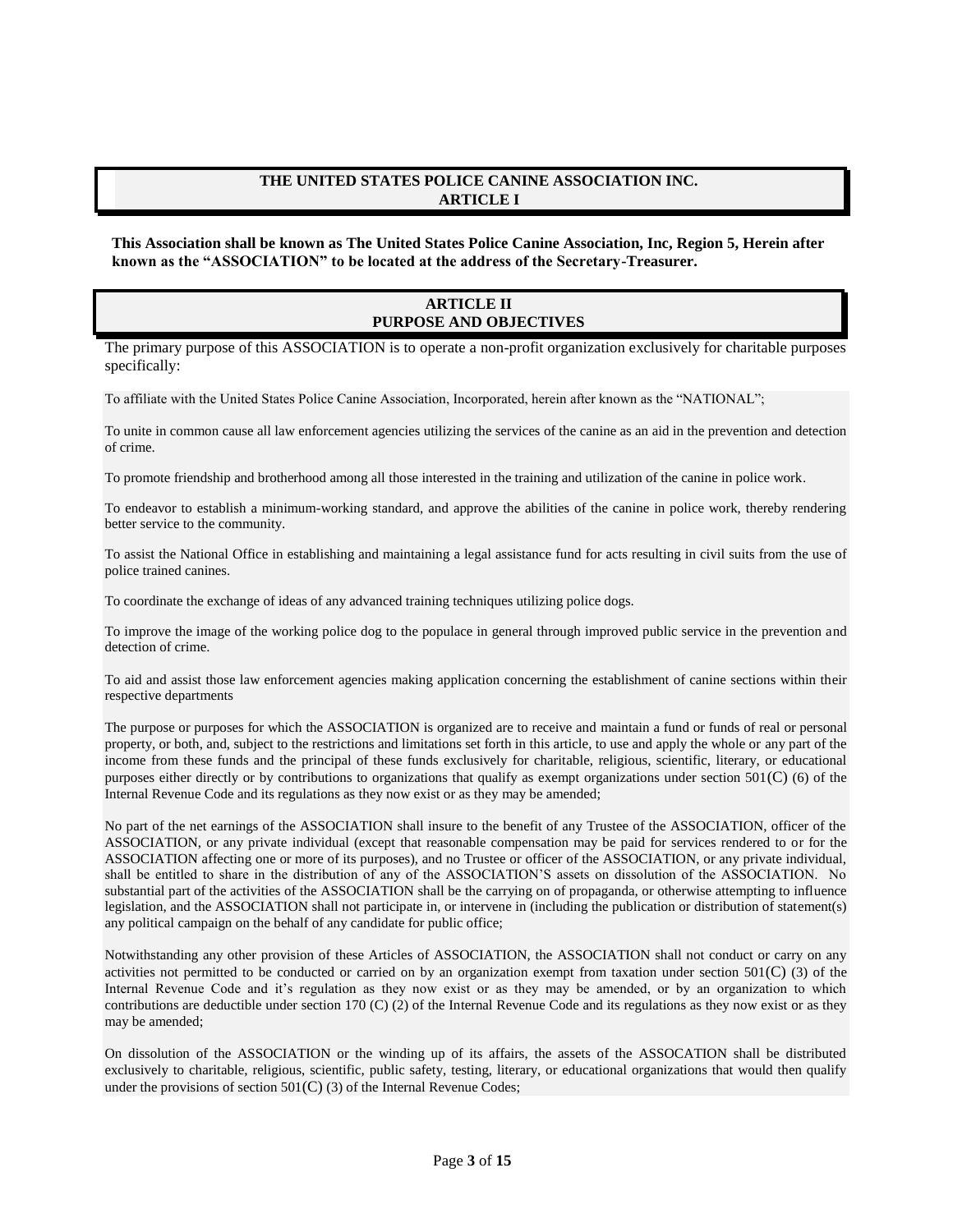## **ARTICLE III OFFICERS**

The officers shall be composed of a President, two (2) Vice Presidents, Secretary, Treasurer and five (5) Board of Trustees.

#### **1. PRESIDENT**

It shall be the duty of the President to call and preside at all regular and special meetings. The President shall see that the by-laws, rules and regulations are respected and obeyed. The President shall cast the deciding vote in the case of a tie. The President shall have the power to appoint committees and may designate their chairperson. He shall appoint officers pro tempore in the event of absences. The President shall perform such other duties as are usual and incidental to the office of President.

## **2. VICE PRESIDENTS**

#### **VICE PRESIDENT (1)**

It will be the duty of Vice president (1) to actively assist and support the President in his duties, and shall be President pro tempore in his absence, during which time he shall assume all duties and responsibilities of that office. He shall be required to attend, with the President, all hearings, committee meetings, conferences, etc., to which the President is required or expected to attend in the interest of and/or on behalf of the membership of this Association in order that he may be informed of all matters concerning the Association.

In the event of a vacancy of the office of President during the elective term, he shall succeed to that office for the remainder of the unexpired term.

#### **VICE PRESIDENT (2)**

It will be the duty of Vice president (2) to actively assist and support the President in his duties, and shall be President pro tempore in his absence, during which time he shall assume all duties and responsibilities of that office. He shall be required to attend, with the President, all hearings, committee meetings, conferences, etc., to which the President is required or expected to attend in the interest of and/or on behalf of the membership of this Association in order that he may be informed of all matters concerning the Association.

## **3. SECRETARY**

It shall be the duty of the Secretary to accurately record the proceedings at meetings and to read the minutes of the previous meetings and all communications. He shall call the roll of the officers and note absentees. The Secretary shall communicate and correspond with all persons and organizations both within and outside the Canine Association relative to Executive Board business. The Secretary shall receive all monies in the absence of the Treasurer. Each Region/District President shall cause their Secretary to forward an accurate copy of the proceeding of each meeting to the National Executive Board, National Secretary, and the National Central Vice President, no later than twenty (20) days after each meeting.

#### **4. TREASURER**

It shall be the duty of the Treasurer to collect all monies due this Association, giving receipt thereof. The Treasurer shall keep a suitable set of books of record of it. The Treasurer shall deposit all monies of this Association in a bank approved by the Board of Trustees. The Treasurer shall render statements in detail at each meeting of this Association, showing receipts and disbursements in full to date, and the monies in the Treasury. The Treasurer shall draw all checks, or other obligations authorized by the President, Executive Board and attested to by the Executive Board and the Secretary. The Treasurer's account books, as well as all papers in the treasurer's custody shall be open for inspection and examination by the Board of Trustees. The Treasurer shall not lend or invest any of the funds except when duly authorized by the Executive Committee and the Board of Trustees. It shall be the duty of the Treasurer to file the Charter on/or before January 15 every other (2) year. The Treasurer shall provide the National Treasurer with a financial statement that will be for the fiscal year beginning January 1 and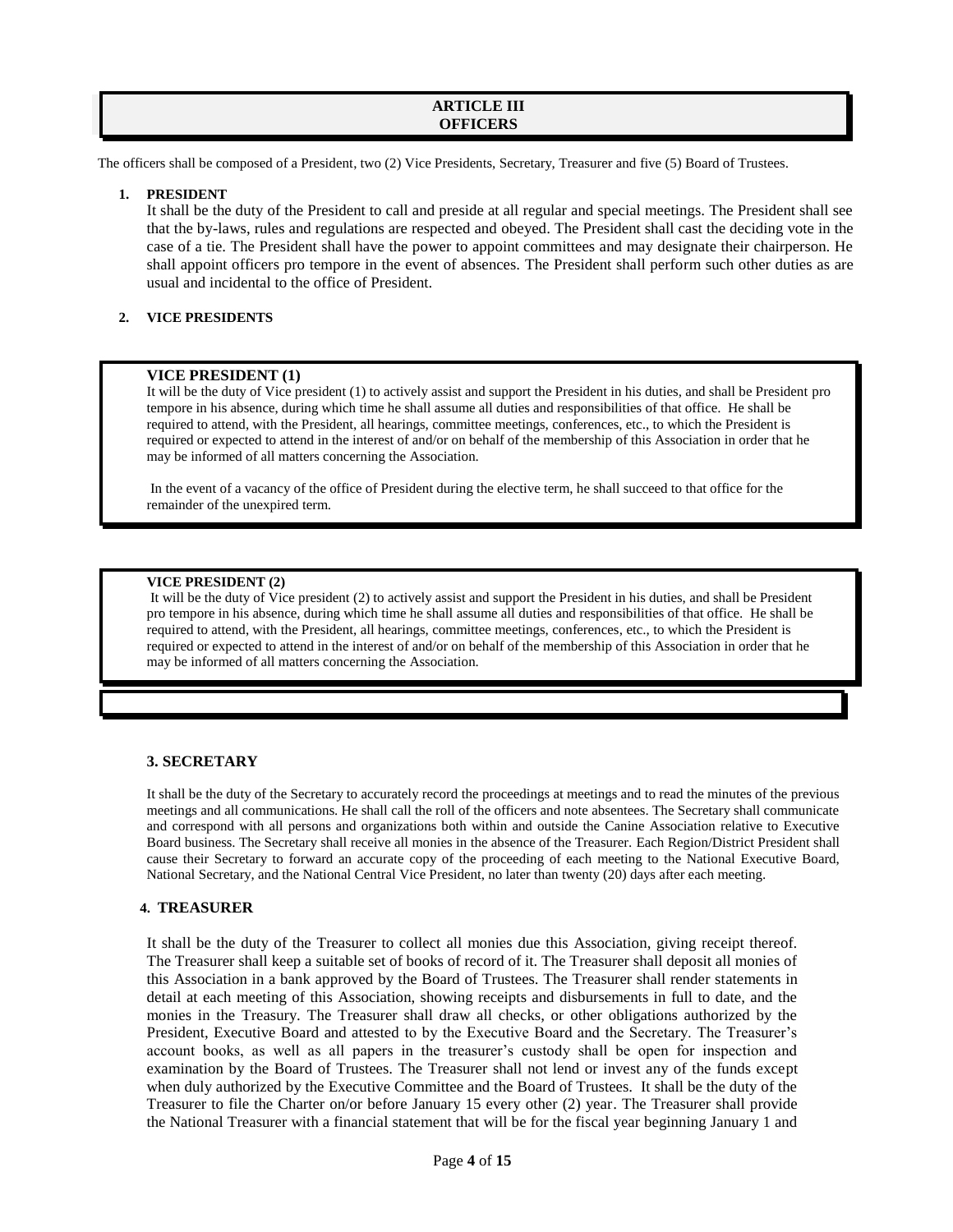ending December 31. The National Treasurer must receive all statements by January 31 of the New Year.

## **5. BOARD OF TRUSTEES**

The Board of Trustees shall consist of four (4) regular members and (1) alternate member

- Two (2) of the regular members to be elected in odd years, by ballot, for a term of two (2) years.
- Two (2) of the regular members to be elected in even years, by ballot for a term of two (2) years.
- The alternate member will be elected annually for a term of one (1) year.

The Board of Trustees shall act as agents of the Executive Committee in all financial transactions between the committee and all other institutions and individuals. They shall approve the bank(s) and/or other institutions in which the Treasurer shall deposit in the general fund as the treasurer may have on hand from time to time. They shall, in conjunction with the Treasurer, have custody of all bonds and other securities, which shall be deposited in a safety deposit box in some reliable institution. They shall not be withdrawn therefrom except in the presence of the Treasurer and at least one member of the Board of Trustees/or a member of the executive board. The Trustees shall be the custodians of all bonds of officers and all properties on the Executive Committee. They shall arrange for an annual audit of the assets and liabilities of the Executive Board for the year ending December 31, and submit this financial statement at a regular meeting. They are hereby authorized to employ the services of a Certified Public Accountant, at a reasonable fee, not to exceed a \$500 to prepare this annual audit and report. One member of the Board of Trustees shall attend all meetings of that Board and shall in the absence of a regular member act in their place. They shall cause to be made an audit of all book accounts, funds, etc., of any and all officers, committee, or members who collect and/or disburse funds of the Association. This audit will be not less than once each year or at any time said Board has just cause to believe such audit should be made.

#### **ARTICLE IV EXECUTIVE BOARD**

The Executive Board shall consist of the President, Vice Presidents, Secretary, Treasurer, and the Board of Trustees. This Board shall recommend such rules, regulations, addendum's, additions or deletions as maybe necessary in the orderly administration of the Associations goals.

In case of an emergency the Executive Board by three-quarters (¾) vote may act for the entire membership. Vacancies, which occur in any of the elected offices through resignation, death, impeachment or other reason(s), with exception of the President, shall be made by appointments by the Executive Board and shall expire at the next elective term.

All members of the Executive Committee shall attend a minimum of 1 meeting per calendar year.

| <b>ARTICLE V</b> |
|------------------|
| <b>ELECTIONS</b> |
|                  |

- 1. All candidates for Office shall be nominated at the October meeting.
- 2. All members will vote for:
	- a. President in the even number years.
	- b. Vice President (1) in the odd numbered years.
	- c. Vice President (2) in the even number years.
	- d. Secretary in the even numbered years.
	- e. Treasurer in the odd numbered years.
	- f. Five (5) Trustees.
		- Two (2) of the regular members to be elected in odd years, by ballot, for a term of two (2) years.
		- Two (2) of the regular members to be elected in even years, by ballot for a term of two (2) years.
		- The alternate member will be elected annually for a term of one (1) year.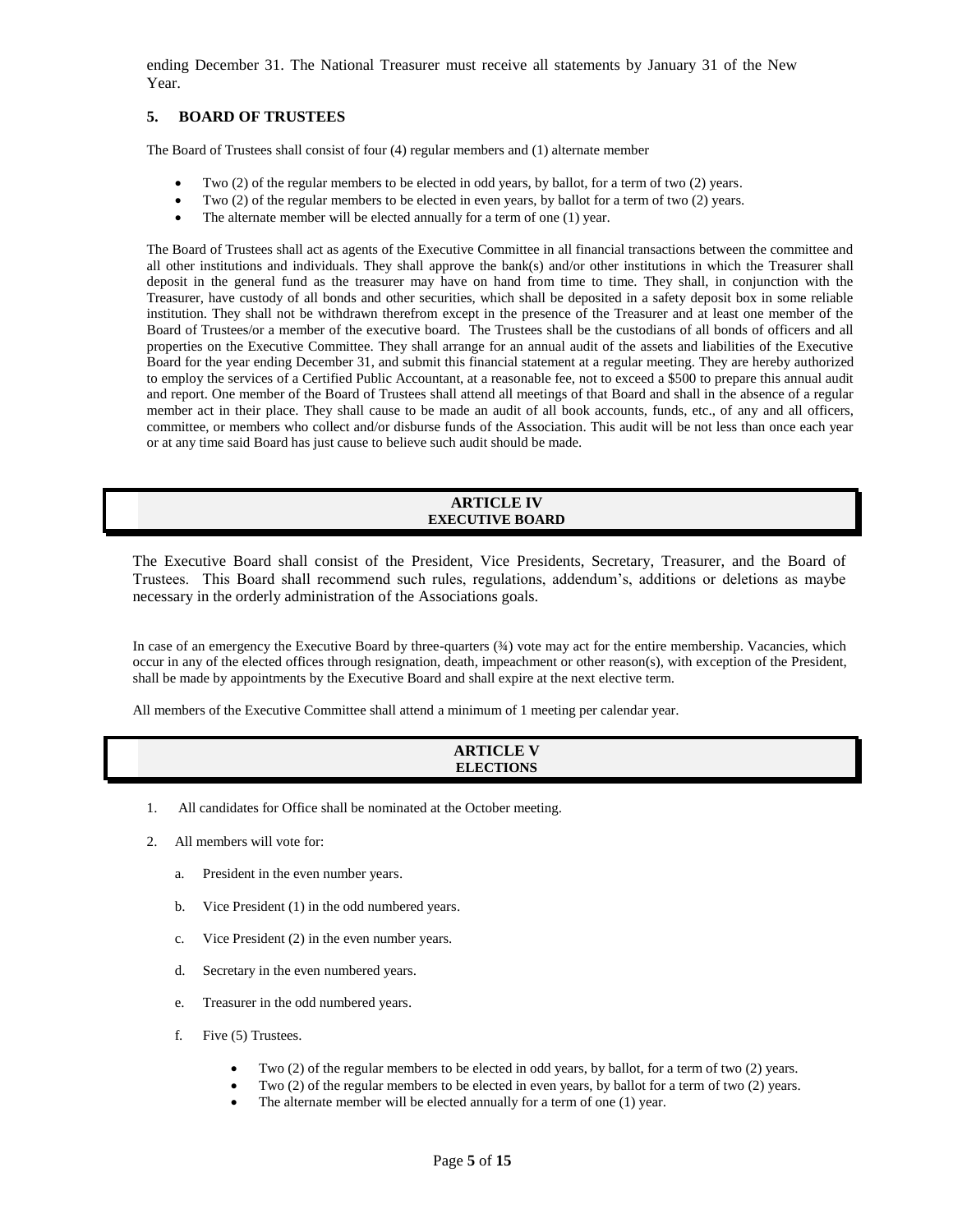- 3. The Secretary will compile an appropriate ballot to be mailed or emailed to every regular and associate member. A special return envelope, or mail back fold over ballot, that is marked OFFICIAL BALLOT will be used by the member to mail the ballot back to the Chairman of the Elections Committee. Also acceptable is an email ballot sent by a verified member email. Only ballots received in the special, OFFI CIAL BALLOT envelope (or a mail back letter) or an official emailed ballet, will be counted.
- 4. Official Ballot and Envelopes will contain a serial number, starting number will be #1 through the total number of members on the mailing list at the time of mailing. (If email ballots are used, only mailed ballots for members without email will be numbered)
- 5. Official ballot and envelope or email will be mailed or emailed back to the Chairman of the Elections Committee and returned no later than the second (<sup>1st</sup>) Saturday in December. The Chairman will check the serial number on the envelope against the list that was mailed making sure that only one envelope with the same number was received. If an email ballot is used, the Chairman will check the email against the email list to make sure that only one email ballot was received from each member email address.
- 6. The Chairman will bring all official envelopes and printed emailed ballots, to the next scheduled meeting for inspection and review.
- 7. Prior to the elections, the President will appoint a committee of three (3) members, committee members will not be involved in the current election, and the committee will open the envelopes and count the ballots and attest to the correct totals at a time and place designated by President.
- 8. A plurality of votes cast shall elect. In the case of a tie or withdrawal, the members at the January General Membership meeting will vote and elect for any office that ended in a tie count on the mailed or emailed ballots.
- 9. Installation of officers shall be held at a January meeting, without undue delay, following their election. The newly elected officer's presence at the meeting is required unless excused by the President.
- 10. Election of officers shall be held every year, by the end of the month of December, unless otherwise stated.
- 11. A write in candidate space will be put on the ballot.
- 12. A President will not be allowed to hold a National Office with the exception that he/she may be a member of the National Executive Committee.

## **ARTICLE VI INSTALLATION OF OFFICERS**

An installing officer, to conduct the installation of the newly elected officer(s) of the Executive Committee, shall be selected by the out-going president.

"Officers elect will repeat after me and say, using your name where I do mine:

**I, \_\_\_\_\_\_\_\_\_\_\_\_\_\_\_\_\_\_ having been duly elected an officer of this Association in the presence of Almighty God and this company assembled, do hereby solemnly promise and swear that I will, to the best of my ability in word and in deed,**  without fear or favor, faithfully, honestly and with strict impartially carry out as an officer of this Association, the **principles of this Association.**

**Now, by the power vested in me as installing Officer on this occasion, I do hereby declare the office elect legally installed**  and qualified to enter upon the discharge of their duties for the term ending \_\_\_\_\_\_\_\_, 20 \_\_\_\_\_, or until their **successors are duly elected and installed."**

#### **ARTICLE VII IMPEACHMENT**

- 1. Any officer may be removed for any violation of the provisions of the by-laws or for any personal conduct that may bring discredit upon the Association.
- 2. Charges for the impeachment of any officer may be initiated by any two- (2) members in good standing or a complaint committee appointed by the President and shall be presented in writing before the membership at a regular meeting for final action. The accused officer will be given a copy of the charges against them and notified of the meeting at which their trial will be held not less than (10) days prior to the meeting the accused shall be given the right to present evidence in their behalf at this meeting.
- 3. Upon the order of 2/3 of the members present at the regular meeting hearing charges of impeachment against the officer, the accused shall be removed from the office and never again hold any office in the Association. The same evidence may be used later for suspension or revocation of membership.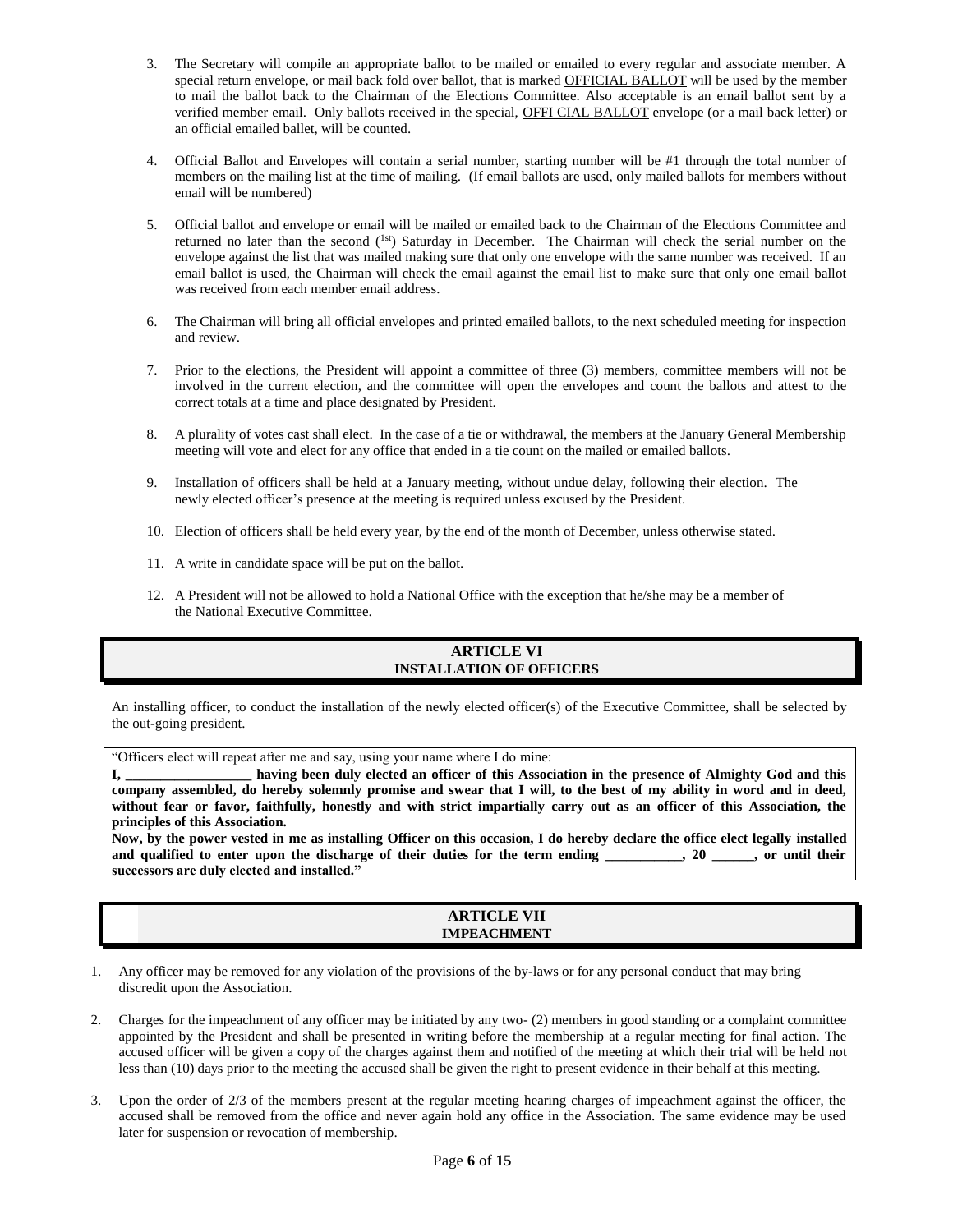## **ARTICLE VIII MEMBERSHIP**

- 1. Full membership to this Association shall be open to any active full time paid law enforcement officer, either Federal, State, County or Municipal, who is a canine handler, trainer or administrator, pending approval of members. This shall include members of the Military Police who may be canine handlers, trainers or administrators.
	- A. A full member to this Association who retires while being in good standing, or no longer is a canine handler, trainer or administrator, shall retain the benefits of the Association with the exception of holding the offices of National Presidency, National Vice-Presidency, or Regional Presidency. *Mirrors National Bylaws voted and approved in West Des Moines, I, September 26, 2009.*
	- B. A full member to this Association who retires honorably with 20 years, as a K9 handler, will have their Per Capita dues paid by the Region.
- 2. Any full member may continue as such in the event that they enter military service and later returns to canine law enforcement on a full time basis.
- 3. An associate membership may be held in the Association under the following conditions:
	- A. A person who trains canines for an established law enforcement agency.
	- B. A retired (not a member at retirement) full time paid law enforcement officer, either Federal, State, County, or Municipalmunicipal, who was a canine handler, trainer or administrators.
	- C. Associate membership must have the approval of Regional Elected Officers.
	- D. Associate membership shall have voting privileges but cannot hold Regional or National office.
- 4. An Honorary membership may be bestowed on a person for distinguish or meritorious acts in the field of canine service.
- 5. There shall be a Special membership to the U.S.P.C.A. These members shall be any persons so designated by a Regional Executive Board. They will hold no office or have any other privileges that pertain to a full membership in the Association
- 6. A Special member shall be liable for dues or assessments. They may attend regular meetings and may be heard at the discretion of the President. They may not vote or have any other privileges that pertain to a full membership in the Association.
- 7. Any member may be dropped from the Association for non-payment of dues, upon final conviction of any criminal charge, for any acts that might bring discredit to the Association or using the Association or its name for personal gain or profit. Upon notification in writing of any of these circumstances by at least two (2) members in good standing, to the Executive Board of the region or district, the member shall be notified in writing of the circumstances charged. An investigation will be instituted by the region or district executive board and a 2/3 vote of the region or district at a scheduled meeting shall cause a member to be dropped from the membership roll.
- 8. All applications for membership shall be in writing, preferably typed, upon forms furnished for that purpose, and signed by the applicant, and accompanied by the prescribed fee. If the Executive Board so decides, applications may be referred to the National Executive Committee of the United States Police Canine Association
- 9. An applicant, having been elected to membership by the Region, shall be notified and may present them self at the next meeting and subscribe to the following pledge:

**"I, (members name), do hereby of my own free will, pledge upon my sacred honor to support the Constitution and By-Laws of this Association. That I will obey the resolutions adopted from time to time, not incompatible with my oath as a police officer; and I further more promise that I will forward and defend the interest of this Association by all honorable means within my power."**

At the conclusion of this pledge, a National membership card, the National By-Laws and the Association Region 5 Articles of the Association, Constitution and By-Laws, shall be presented to the new member.

9. Once an officer is elected, they will be allowed to complete their term if they are honorably retired.

## **ARTICLE IX SCHOLARSHIP FUND**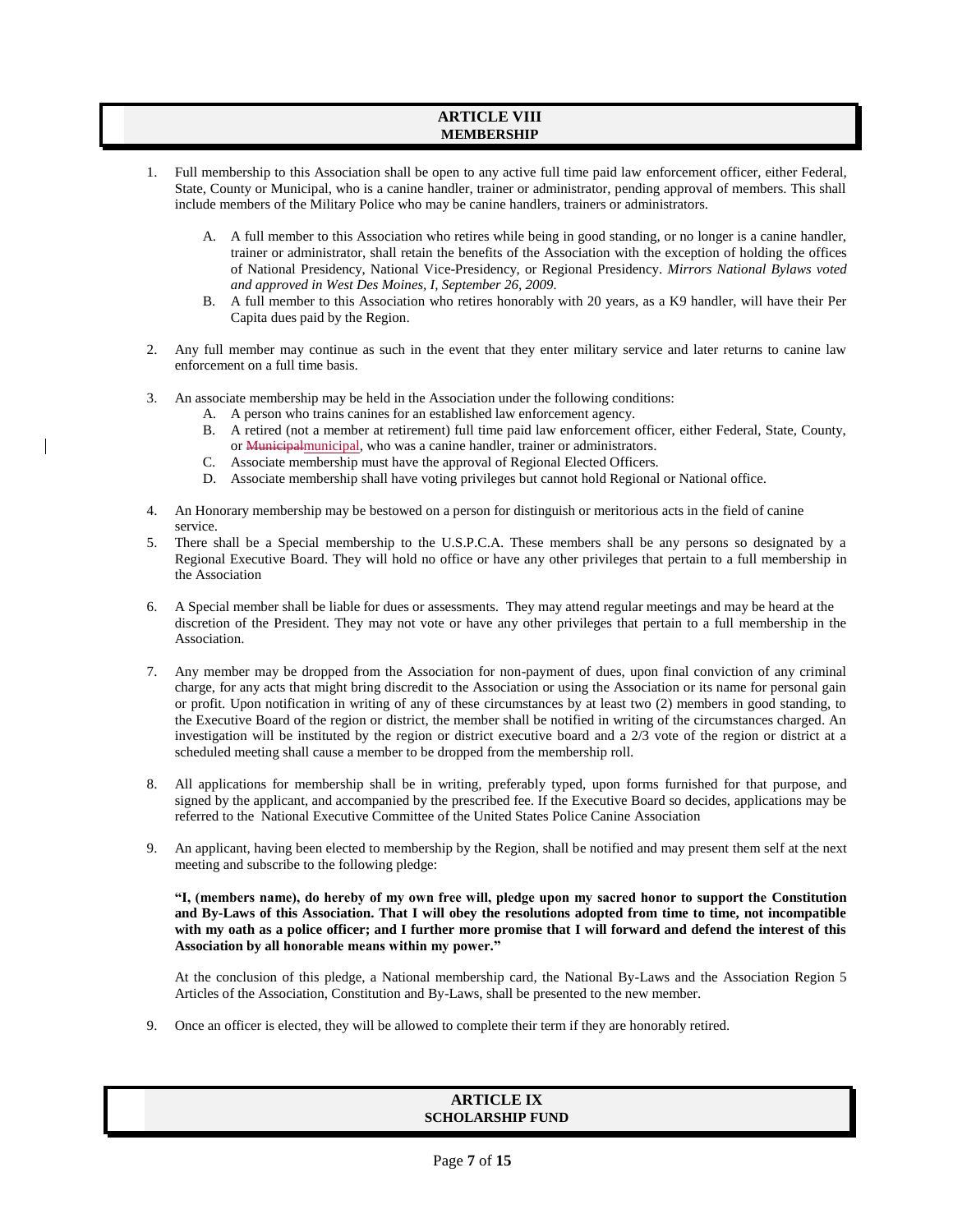The scholarship fund was established to assist active members in funding their family(s) continuing college education. Each year the Region will choose candidates from active members, in good standing, who submit their family's name into the scholarship drawing. The drawing shall take place at a Region meeting or a time & place designated by the Executive Board.

The prospective college student must meet the following qualifications prior to being submitted for the scholarship:

- 1. Student must provide proof of acceptance into the college. Proof of acceptance must come from the college.
- 2. Student must provide proof of enrollment into the college with their name and quarter of registration. Proof of registration must come from the college.

Failure to meet the above qualifications will make the student ineligible for a scholarship.

| <b><i><u>ADTICI E V</u></i></b> |
|---------------------------------|
| ARIIULE A                       |
| <b>MEETINGS</b>                 |
|                                 |
|                                 |

- 1. The President shall call meetings of the Executive Board as necessary. The President shall set dates for such meetings with the approval of a majority of the Executive Board.
- 2. There shall be a minimum of two (2) general membership meetings per calendar year. (October and January.)
- 3. Members of the Executive Board must attend a minimum of one (1) meeting during the calendar year.
- 4. Failure to attend the minimum required meetings would result in the member's position being filled, by appointment, by a 2/3-majority vote of the remaining Executive Board members. (See Article IV-Executive Committee).
- 5. A quorum shall consist of at least five (5) Executive Board members for regular or special meetings.
- 6. Meetings shall be conducted according to parliamentary law, Roberts Rules of Order, newly revised, and shall be the guide for conducting all meetings.

| <b>ARTICLE XI</b> |
|-------------------|
|                   |
| <b>BY-LAWS</b>    |
|                   |
|                   |

#### **Amendments, Additions or Deletions**

It shall be the duty of the By-Laws Committee, which shall consist of three (3) members, appointed by the President, to codify all proposed amendments, additions, and deletions to the By-Laws. All proposed changes must be submitted in writing to the By-Laws Committee and signed by (2) Officers. The By-Laws Committee shall present in the final form proposed changes to the Executive Committee with recommendations. Such proposals and notice of said proposal shall be sent to the membership for its consideration. Proposals shall layover until the next meeting where they will be voted on. A majority vote of the membership will confirm adoption.

- *1. Only regular and associate members of this Association shall be eligible to vote on policy-making rules of this Association.*
- 2. *Regardless, if any amendment addition or deletion is passed unanimously, it shall be null and void if it is in direct conflict with the Articles of Incorporation or National bylaws.*

| <b>ARTICLE XII</b> |
|--------------------|
| <b>DUES</b>        |
|                    |

- 1. The yearly dues of the Association will be \$50.00. The local Regions and Districts will collect dues. All inquiries and applications received by the National Association will be forwarded along with all fees to the appropriate Region or District.
- 2. The yearly dues will be due by January  $31<sup>st</sup>$  of each year and will expire on December  $31<sup>st</sup>$  of the same year.
- 3. Upon application for membership in this association, a fee of \$50 will be collected and will cover the applicant's dues until January  $1<sup>st</sup>$ . when the yearly dues again become due. This section will be followed no matter when the applicant applies for membership.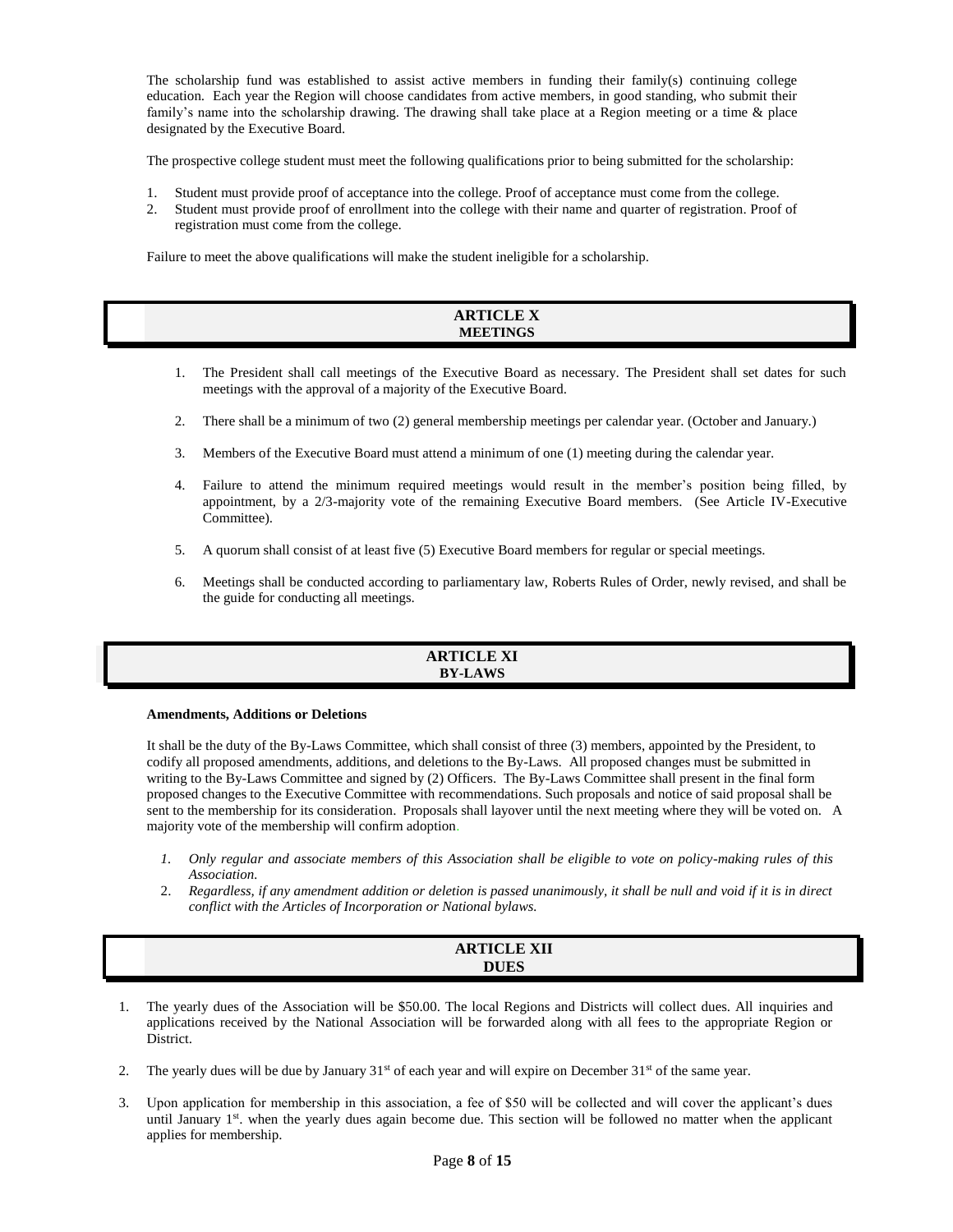- 4. In January of each year, each Region and/or District will send to the National Director a list of members along with a per capita tax of \$30.00 for each member on the list. In July of each year, an amended list will be forwarded to the National **Secretary**
- 5. Any member who shall fail to pay dues on or before the thirty-first (31st.) day of January, or who should fail to pay assessments when due, and thereby becomes delinquent, shall be dropped from the membership roll, and thereby forfeit all claims against Association.
- 6. Any member dropped from the membership roll, under Section V of this Article, may make application for reinstatement by paying up all accumulated dues and assessments plus one (1) dollar for each month he/she was delinquent.

#### **ARTICLE XIII APPROPRIATIONS**

- 1. The Appropriations Committee shall consist of the Executive Board. All appropriations of more than \$500.00 shall be referred to it for recommendation. All expenditures in excess of \$500.00 shall require the approval of the Executive Board.
- 2. When any elected officers or members of the Executive Committee incurs necessary personal expenses to carry out the will to the Association, such person shall be reimbursed for the amount of said expense, provided said expense are itemized and submitted on a voucher to the Secretary and are approved by the Executive Board at a regular meeting or via email. Further, such elected officer or member of committees may draw a reasonable amount of monies from the treasury if expenses cause a burden to them if expended from their personal funds.
- 3. On approval by the Executive Board, the President, the Secretary and the Treasurer will receive up to \$99.00 (ninetyninety) for each month of service, in office, of the preceding year. The President and the Secretary shall abstain from voting on this issue and a majority vote of the remaining members of the Executive Board shall be required for approval.

## **ARTICLE XIV SERGEANT AT ARMS**

The President shall appoint one (1) member to be Sergeant at Arms. It shall be the Sergeant at Arms duty to preserve order at all meetings, prevent unauthorized persons from attending meetings and perform such duties as may be directed by the President or presiding officer.

## **ARTICLE XV ORDER OF BUSINESS**

**The order of Business of this Association shall be as follows:**

- **1. Calling the meeting to order**
- **2. Opening prayer**
- **3. Roll call of Officers**
- **4. Reading of the minutes of the preceding meeting**
- **5. Report of Treasurer**
- **6. Report of Committees**
- **7. Report of Officers**
- **8. Unfinished business**
- **9. New business**
- **10. Good of the Association**
- **11. Adjournment**
- **12. Benediction**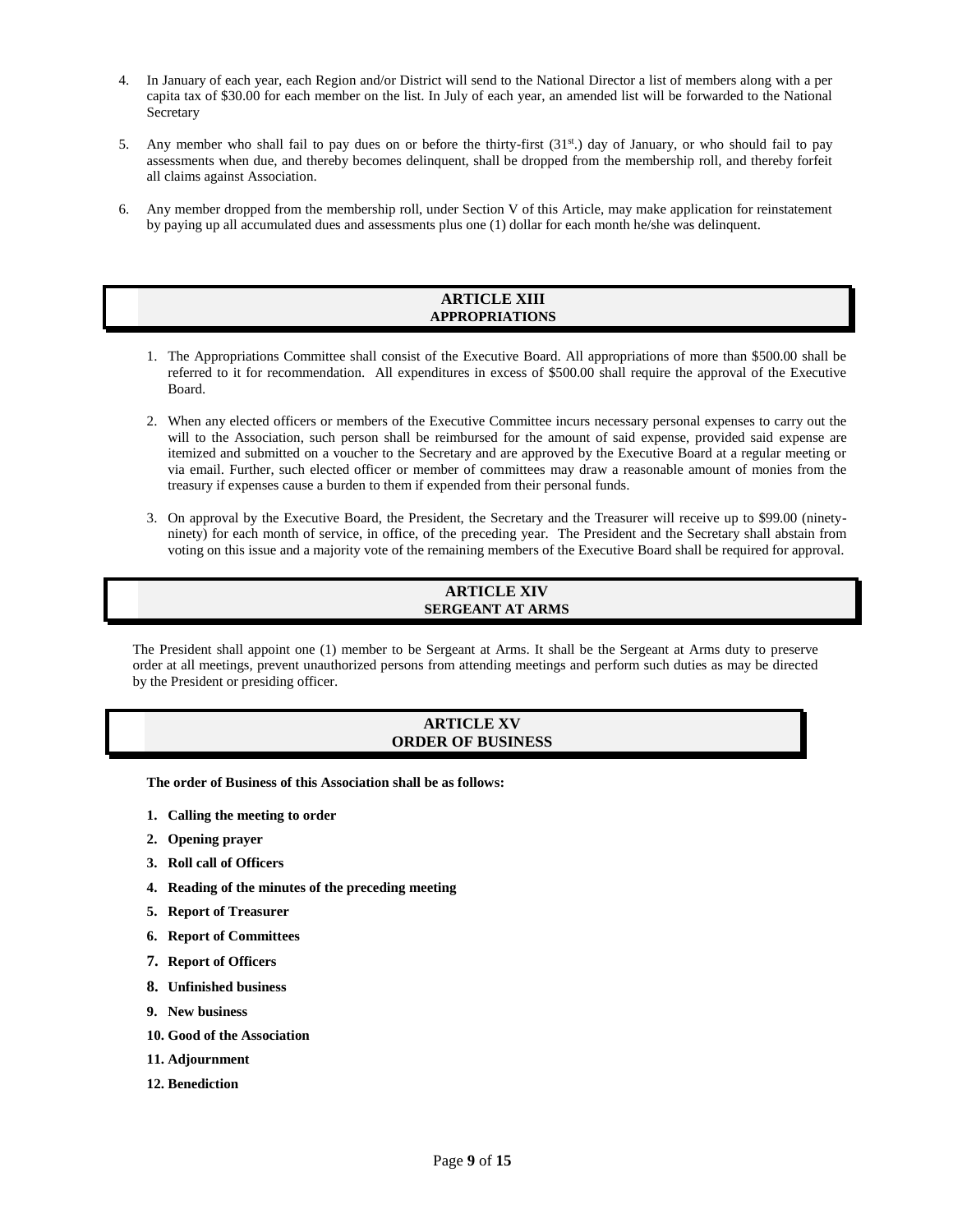## **ARTICLE XVI RULES AND REGULATIONS**

Rules and Regulations shall be established by two-thirds (2/3) vote of the Executive Board as the need arises.

## **ARTICLE XVII RULES OF ORDER**

- 1. Any member desiring the privilege of the floor shall arise and address the chair.
- 2. No member shall be allowed to speak until properly recognized by the chair.
- 3. No question can come before the meeting unless properly moved and recorded and declared upon for discussion by the chair.
- 4. Any member may call for ayes and nays on any question, which each member present required to answer to their full name on the roll, unless excused by the chair.
- 5. No member shall leave the room during a meeting, unless permission is given that member by the chair.
- 6. A motion to reconsider must come from a member who votes with the majority when the motion to consider was taken.
- 7. When any member raises a point of order, the person having the floor shall take their seat until the chair decides the point, if proper, they may resume their remarks.
- 8. No subject laid on the table shall be taken up again during the same meeting unless it was so understood when disposed of.
- 9. Any member may appeal to the Company from the decision of the chair when the question shall be stated thus; "Shall the decision of the Chair be sustained?" It shall be decided by two-thirds (2/3) vote of votes cast.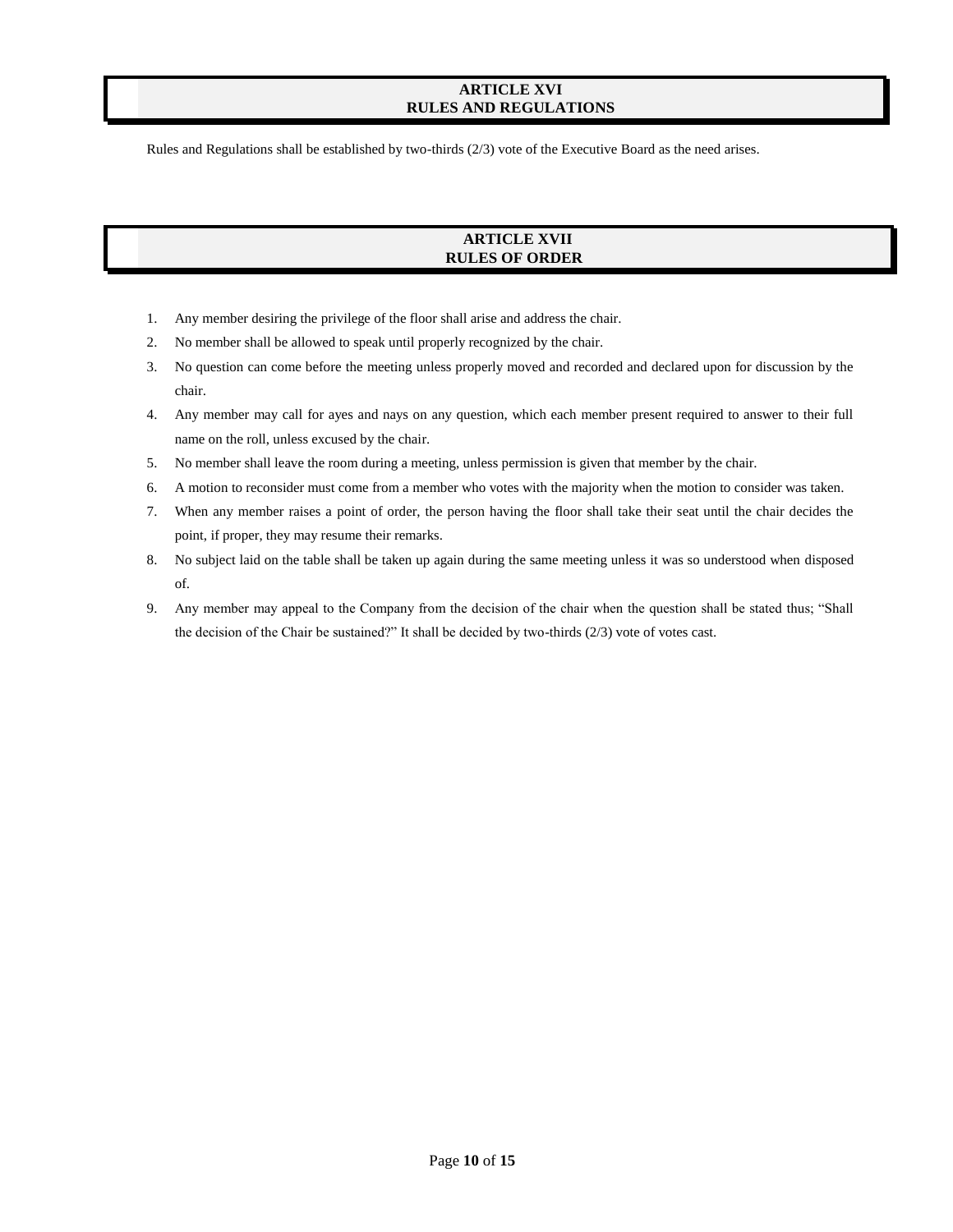## **ARTICLE XVIII HOSTING CERTIFICATION PROCESS/EVENT**

#### **I. RESPONSIBILITIES OF THE HOST AGENCY**

- 1. A letter of intent shall be filed with the Region and signed by the chief law enforcement official of the host agency (or his/her designee) as soon as possible prior to conducting the event. This letter of intent shall state that the officers wishing to host the event have the full backing and cooperation of the Agency involved and that facilities are available to conduct such an event. If the event is to be a field trial then this business will normally be conducted at the preceding regional certification process and presented at the general membership meeting
- 2. All region events must be approved by the Executive Board.
- 3. A seminar or certification committee will be formed as soon as possible. The committee will consist of an event chairperson and a treasurer. A regular member of Region Five will be the chairperson of the seminar or certification committee. The decision to host the event will be coordinated through members of the executive board.
- 4. The host for the event will work through the Region Five event coordinator who will be provided by the Association. This event coordinator will work and assist the event chair person. Expenses incurred by the event coordinator will be paid by the Region.

#### **II. RESPONSIBILITIES OF THE EVENT CHAIR PERSON AND COMMITTEE**

#### **A. The event chairperson will be responsible for:**

- 1. Selection of the treasurer
- 2. Selection of the Chief Judge. (Other Judges can be selected by the Event Chairperson or the Regional Judge's Committee.)
- 3. Coordinating all plans, information and functions with the regional events coordinator.
- 4. Coordinating schedules of events, providing maps, contracts for liquor, outdoor facilities, etc. Providing audio and visual equipment, copying of documents and supplying any other equipment or personnel needed for the event.
- 5. Providing for the smooth operation of the event, suggestions include, but are not limited to, the provision of stewards, adequate transportation for judges and score keepers to the event locations, provision of chairs, shared and rest room facilities for judges, provision of beverages and food for judges and score keepers, provision for swift retrieval of score sheets and the transportation of the score sheets to the score keepers, a suitable location for the score keepers which is in close proximity to the event location, insuring that the facilities have adequate electrical power and rest room facilities, a command post that is accessible to contestants ideally located at the contracted motel, the command post shall have electrical and phone service, a location for posting scores or any other information, coordination of any raffle or door prize giveaway, organization of evening activities, organization of parade/procession to the public demonstration site and the public demonstration itself, provision of document copying.
- **B.** The event treasurer will maintain a ledger and report directly to the Region treasurer.
- **C.** As soon as possible, the event chairperson of the host agency shall present to the event coordinator the following information regarding the lodging establishment.
	- 1. LODGING:

Motel rates at the time of the event and permission from the lodging establishment that canines will be allowed inside of the rooms.

Any added charge due to the canines being present.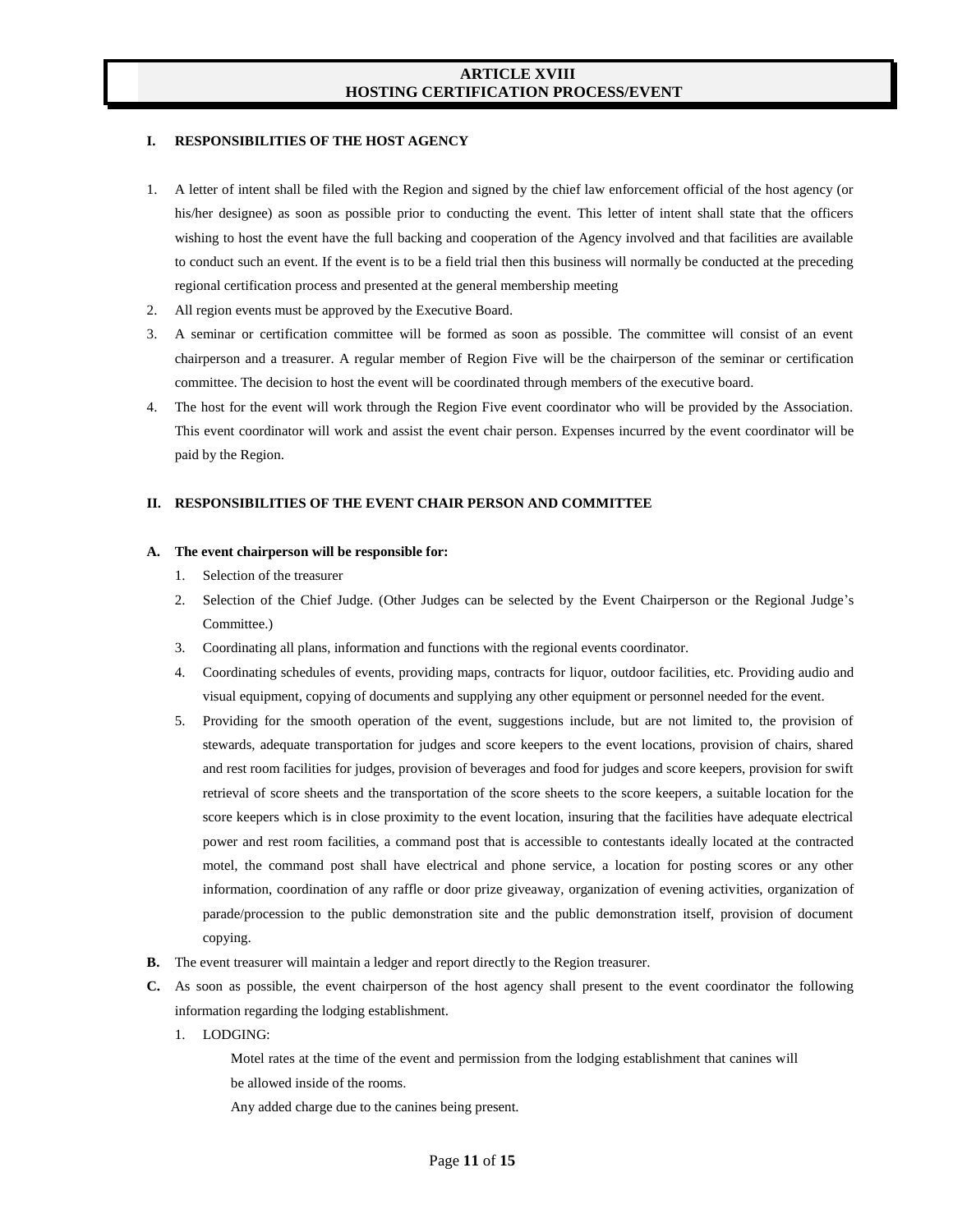- a. At the main Regional Trial, the host agency / Event Chairperson shall provide rooms for the regional president, regional secretary, regional treasurer, chief judge, trial judges, and scorekeepers. Rooms will be provided, at no charge, to the individual. Each individual will be responsible for their own incidental expenses (i.e. telephone calls, room service, dry cleaning, etc.).
- b. It shall be the policy of the United States Police Canine Association Region Five that a score keeper's room/area be maintained during **any** field trials and/or certification. It shall also be the policy of the Region that the region president and the region secretary shall have access to this room/area during the entire event. The room/area shall be coordinated by the Event Chairperson as it pertains to its location, electrical outlet, telephone, extra table space needs, etc. The Region secretary shall also be responsible for maintaining the computer equipment during the field trial certification.
- c. A hospitality room will be provided as well as its costs, if any.
- d. The location of the banquet and any rental fees associated with the banquet facility.
- e. A suitable location, preferably at the motel, for the competitors' and judges' meetings which will be held after registration.
- f. A suitable location, preferably at the motel, for the executive board and general membership meetings. The general membership meeting, generally, will be held in conjunction with the competitor's meeting.
- g. Provision of a suitable site for breaking/relieving the canines at the lodging establishment.

## **D. FINANCES**

- 1. ALL EVENT PROJECTS MUST BE APPROVED BY THE EXECUTIVE BOARD.
- 2. THE HOST AGENCY IS ENTRUSTED WITH KEEPING ACCURATE RECORDS OF ALL FINANCIAL TRANSACTIONS.
- 3. ANY MONIES LEFT OVER AFTER THE EVENT WILL BE TURNED INTO THE REGION TREASURER. THESE MONIES WILL BE DIVIDED BY THE TREASURER WITH FIFTY PERCENT (50%) GOING BACK TO THE HOST AGENCY OR HOST K-9 UNIT AND THE OTHER FIFTY PERCENT (50%) REMAINING IN THE REGION TREASURY.
- 4. The host committee will be responsible for attempting to make the event a self-supporting function. This is usually performed by public support, the sale of t-shirts, advertisements and raffle ticket sales.
- 6. Any purchases made by the Host Agency will be subject to state sales tax.
- 7. Any purchase or contract agreement in excess of \$1,000.00 must be approved by the Region treasurer or the event coordinator.
- 8. *All monies received and paid will be recorded in a separate ledger. All books and records along with monies will be turned over to the Region treasurer with a complete statement, for review, within sixty days after the conclusion of the event. The Executive Board may, if needed, grant an extension of up to thirty days. If at the end of this ninety day period these records and monies are not turned in for review THE HOST AGENCY WILL FORFEIT IT'S SHARE OF THE 50/50 SPLIT.*
- 9. Although the host committee may assess charges for various items or extra events, the cost of the registration of the seminar or trial must be approved by the Executive Board.
- 10. Any business or individual wishing to make a donation or contribution may be given a receipt showing the support given.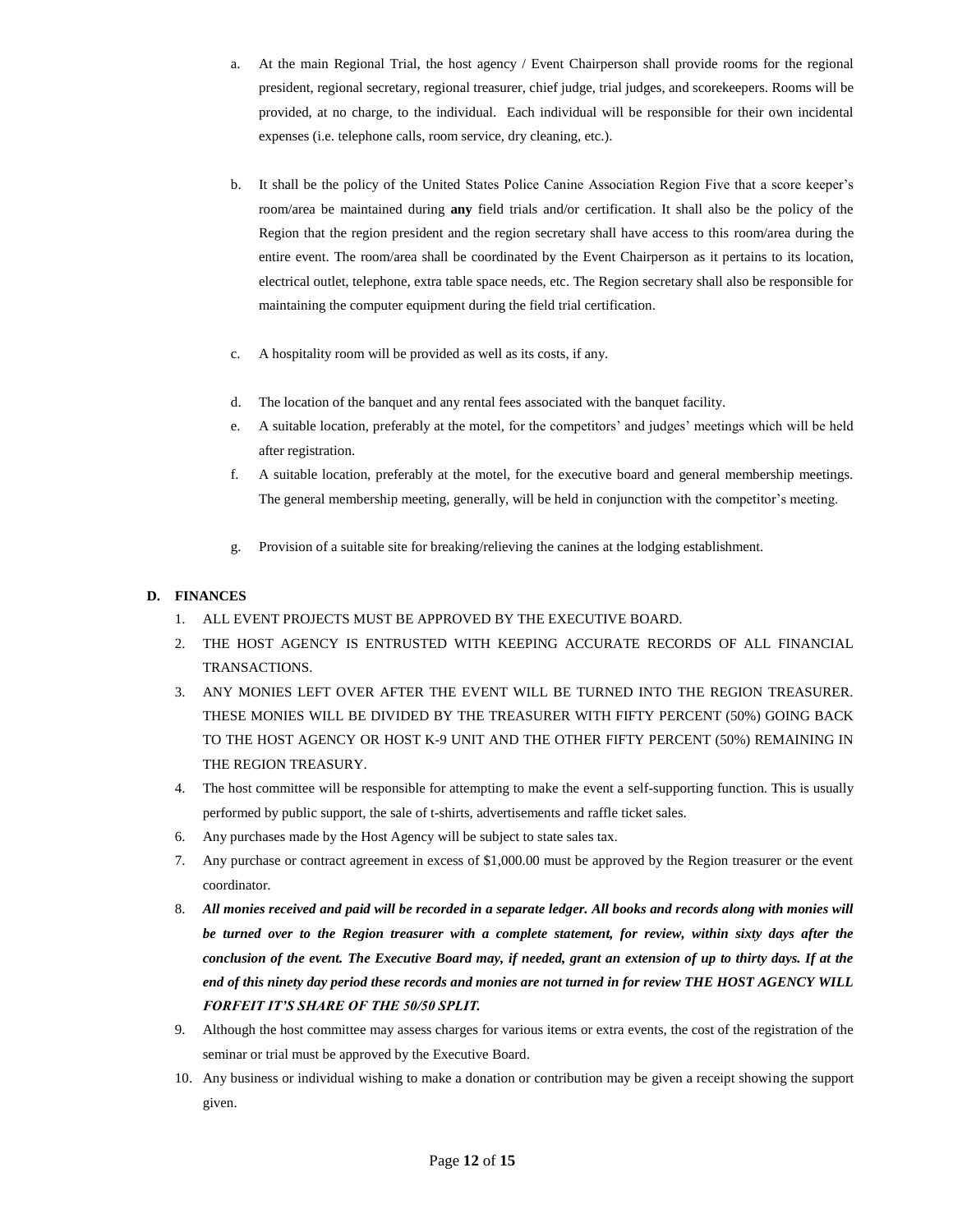- 11. Any deficit incurred, or anticipated, as a result of hosting an event shall be immediately reported to the Region president and the event coordinator.
- 12. The host agency will collect all monies with the exception of membership dues.
- 13. The host agency is responsible for paying all expenses incurred. The host agency is also responsible for paying the judges/instructors/score keepers fee at a rate set by the Executive Board.
	- a. The Chief Judge and Chief Scorekeeper rate is \$50 for each day worked.
	- b. The Certified judge and scorekeeper rate is \$25 for each day worked.
	- c. Novice judges and scorekeepers are volunteers. The host and Region 5 are not responsible to provide
	- them with fees or lodging. It is customary to provide all volunteers with food and drinks.
- 14. The host agency is responsible for reserving and paying for each certified USPCA Judge and scorekeeper's lodging.

## **E. REGISTRATION**

- 1. The host committee shall coordinate the registration process with the Region secretary.
- 2. The host committee shall, at the time of registration, provide signs that warn of a police dog within a motel room.
- 3. Fees for registration will be approved by the Executive Board.
- 4. Maps to competitor fields will be provided.
- 5 If a handler pays their membership dues and event registration on site with a check, their certificate will be held until the check clears.
- 6. An out of region handler's certificate may be held until proof of membership can be obtained.

## **F. TRIAL RESPONSIBILITIES (GENERAL)**

- 1. If lectures are to be offered, the host committee shall be responsible for providing all instructors, materials, rooms, teaching aids, etc. at no cost to the Region.
- 2. An adequate number of chairs shall be provided for the judges.
- 3. A suitable structure for the score keepers which necessitates the availability of electricity.
- 4. Adequate food and drinks for all judges and score keepers.
- 5. Adequate communications for judges and score keepers.
- 6. Arrangements should be made for a veterinarian to be on call during the period that the event is held. This information should be placed in the competitor's packet and/or posted at some designated location.

## **H. AWARDS**

- 1. Awards and trophies are not required at a mini trial.
- 2. The host agency will handle all purchases of awards unless the Region can negotiate a better deal. The fees and style of the awards shall be approved by the Executive Board or the Event Coordinator.
- 3. Top Finishers Trophies/Medallions: Trophies will be awarded to the top five (5) or ten (10) finishers at the host agencies discretion at the spring or Main Trial. All trophies will designate the place in which the competitor finished.
- 4. Achievements for individual certification categories (obedience, agility, apprehension, and search work) shall be recognized in the following manner:
	- $\circ$  Trophies for first place (1<sup>st</sup> Place)
	- o Medallions for 2nd and 3rd Place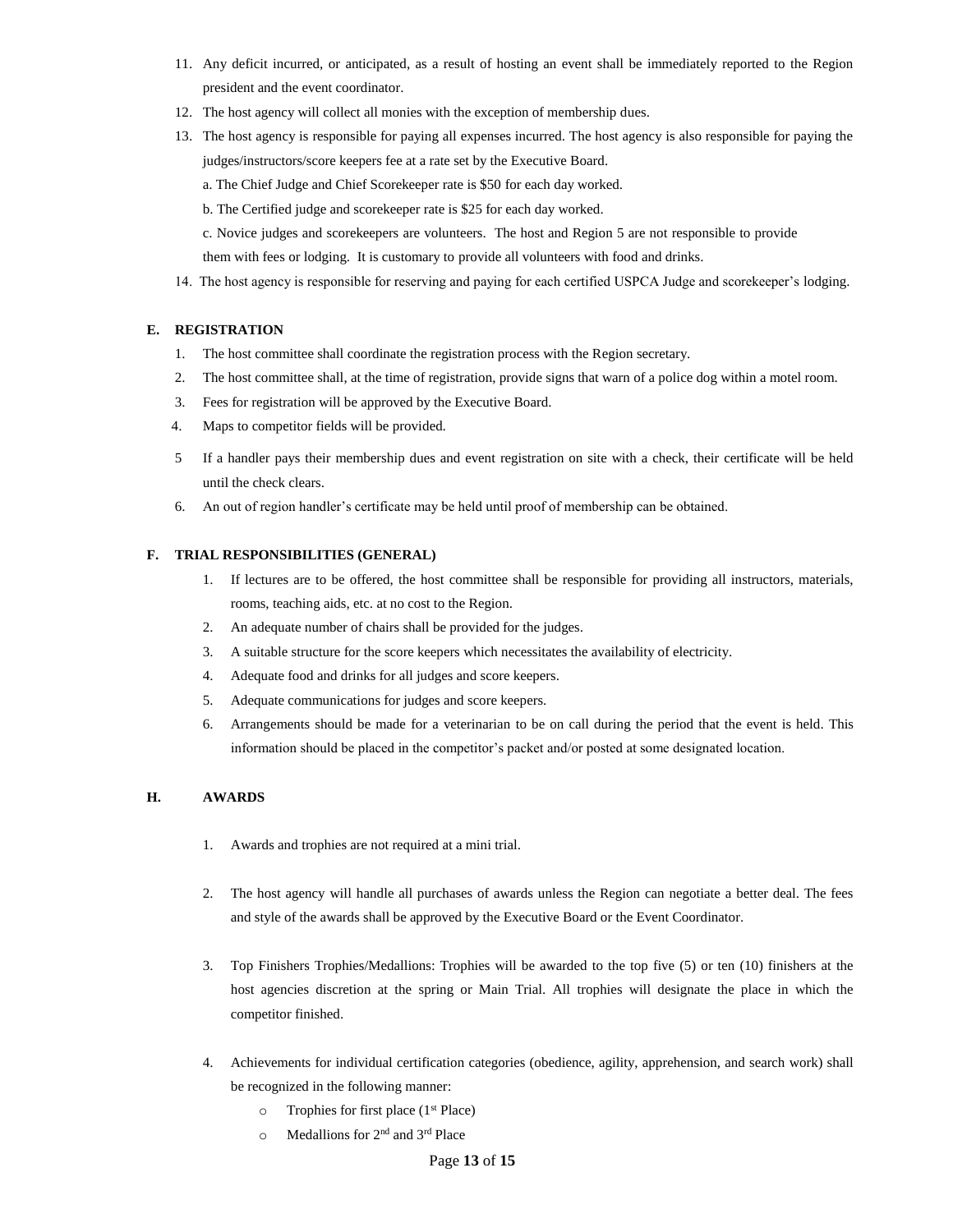## **TO QUALIFY FOR ANY PLACE OR CERTIFICATION CATEGORY AWARD, A COMPETITOR MUST ACHIEVE A MINIMUM SCORE OF 70% IN BOTH THE OBEDIENCE AND CRIMINAL APREHENSION PHASES AND ACHIEVE A MINIMUM OVERALL SCORE OF 490 POINTS.**

- 5. Team Awards: to qualify for a team award all team members must attain a PDI certification. Failure to attain a PDI certification disqualifies the entire team from competition First place trophies will be awarded. Second and third place will receive medallions.
- 6. A team trophy will be awarded to each member of the team including the alternate. Also, a trophy will be awarded for presentation to the team's respective department.

The large, departmental team trophy will be awarded to the top four officer team.

- 7. Special awards; the Region has elected to provide the following special awards at each trial:
	- a. **"Top Dog AWARD"** will be awarded to the canine team scoring the highest in the combined categories of obedience, agility, total search work, and criminal apprehension.
	- b. **"SPORTSMANSHIP AWARD"** will be awarded if a canine officer demonstrates a degree of sportsmanship well above the norm. A ballot will be provided to each judge at the Judges Meeting. These ballots will be filled out and turned in to the Chief Judge prior to/or at the completion of the final phase of the certification.
	- c .**"PATROL CATCH OF THE QUARTER AWARD"** and "**PATROL CASE OF THE YEAR AWARD"** will be presented to the canine team demonstrating heroism and/or outstanding performance regarding the apprehension of criminals.
	- d. **"NARCOTICS CASE OF THE QUARTER AWARD"** and **"NARCOTICS CASE OF THE YEAR AWARD"** will be presented to the canine team demonstrating outstanding performance regarding the arrest of a narcotic offender and the seizure of illegal drugs.
	- e. The following will be guidelines used when distributing Case of the Quarter and Case of the Year awards in each category:

The Regional Executive Board shall be the selecting body of all special category awards with the exception of the Sportsmanship Award. This award recipient will be selected by the judges who judge the field trial. The judges may receive input from the Executive Board. The decisions will be final.

#### **I. AWARDS CEREMONY/BANQUET**

The host committee is charged with the following duties regarding the awards ceremony/banquet:

- 1. The responsibility of organizing the awards ceremony/banquet. The Region president should be consulted as to whether or not there should be a head table for dignitaries.
- 2. The host committee should extend an invitation to the host agency's chief law enforcement official or their designee and, additionally, making sure that the chief law enforcement official is properly recognized at the awards ceremony/banquet.
- 3. Negotiating the lowest possible price per dinner. The final price will be determined by the host agency but will **NOT EXCEED TWENTY-FIVE DOLLARS (\$25.00).**
- 4. Organizing the methods to which banquet admission will be controlled and monitored.
- 5. Provide a speaker for the event, possibly the host agency's chief law enforcement official or their designee.